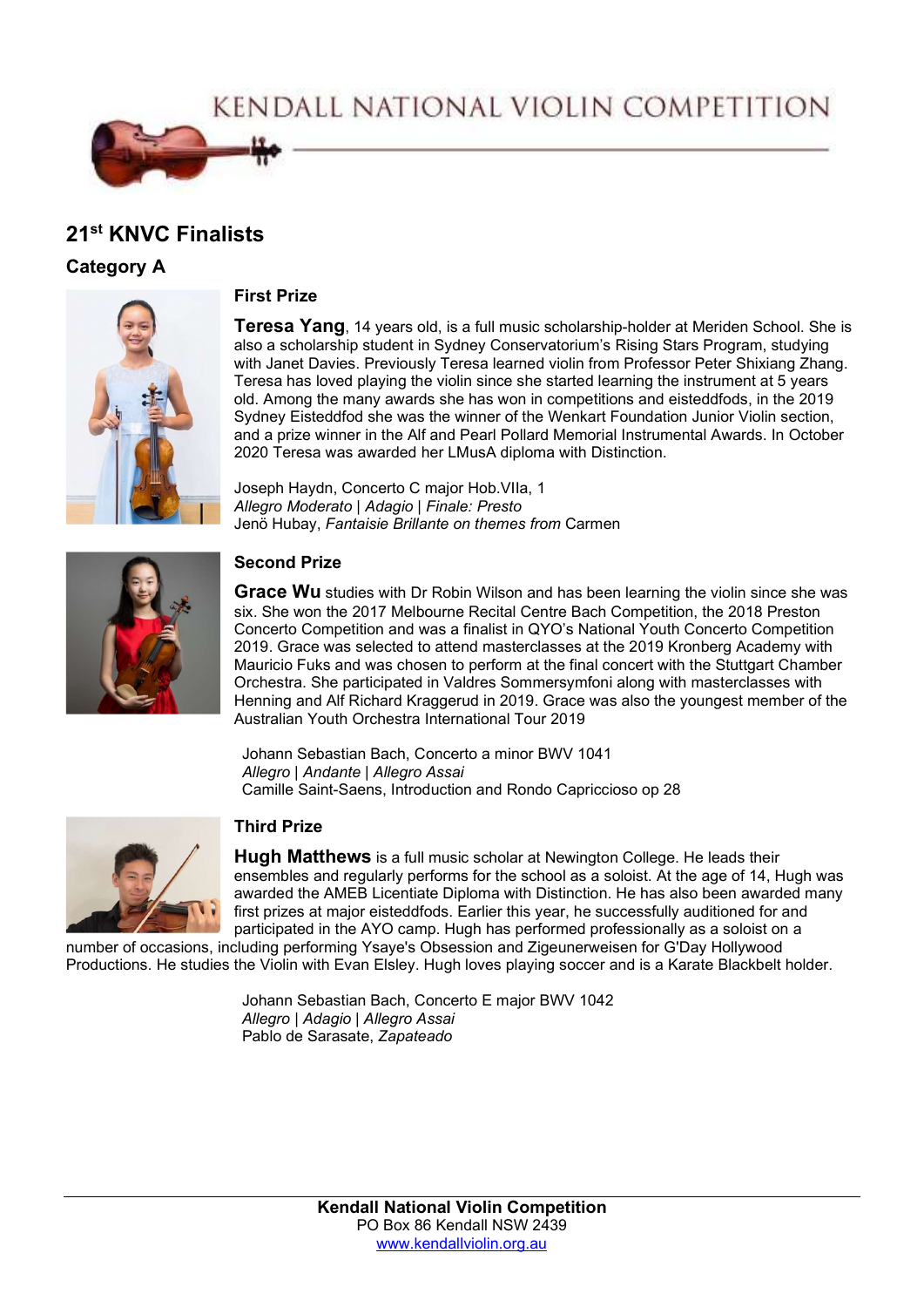## Category B



#### First Prize

Tim Yu studied at the University of Melbourne before completing his Bachelor of Music at the Sydney Conservatorium of Music in 2019 under Alice Waten. He has performed in masterclasses with Midori Gotō and Mauricio Fuks and won the 2018 Gisborne International Music Competition. Tim was Concertmaster of the Sydney Conservatorium Symphony Orchestra and has worked with Günter Pichler, Jun Iwasaki, Frank Huang, Oliver Wille, Marcus Becker and Storioni Trio in string quartets and piano trios. In 2019, Tim travelled with the Henderson Travellers Program, participating in a ProQuartet

professional training course in Paris and the Kuhmo Chamber Music Festival in Finland. Currently, Tim is finishing his Masters of Music Studies (Performance) at the Sydney Conservatorium, and is a 2020/21 Sydney Symphony Orchestra Fellow and 2020/21 Australian Chamber Orchestra Emerging Artist.

> Johann Sebastian Bach, Loure from Partita E major BWV 1006 Heinrich Wilhelm Ernst, The Last Rose of Summer (Polyphonic Study No 6) Elizabeth Younan, MIcrosonata II Maurice Ravel, Sonata for Piano and Violin Allegretto | Blues- Moderato | Perpetuum Mobile- Allegro



#### Second Prize

David Carreon is 20 years old and currently in his 3rd year of a Bachelor of Performance degree under the tutelage of Dr. Goetz Richter. Having learnt piano for a year, he began playing the violin at the age of 4. David completed both his AMusA and LMusA for violin in 2013 and 2016 respectively and has participated in a number of eisteddfods across Sydney. He has performed in masterclasses by Argentinian Guillermo

Rubino, Japanese-American virtuoso Midori Goto, American Benjamin Beilman and Scottish violinist Nicola Benedetti. David finds a genuine passion in playing the violin and hopes to continue his development as a performer.

> Johann Sebastian Bach, Ciaconna from Partita d minor BWV 1004 Claude Debussy, Sonata in g for Violin and Piano Allegro vivo | Intermède: Fantasque et léger | Finale: Très animé Elizabeth Younan, Microsonata II Franz Waxman, Carmen Fantasie



## Third Prize

**Dominic Azzi** began studying violin at age three with Albert Suveges. He furthered his music education at the Conservatorium High School under the guidance of Maria Lindsay. He recently completely a Bachelor of Music (Performance) at the Sydney Conservatorium with Ole Bohn. He participated twice in the FEMUSC music festival in Brazil, performing in masterclasses with Leon Spierer (Berlin Philharmonic Concertmaster) and Craig Mumm (Metropolitan Opera Orchestra) and others. His music has spanned beyond the Western, Classical borders to include the oriental music of his background country Lebanon, the rich traditions of Egyptian artists as well as the spiritual chants of the Maronite Catholic Church.

Johann Sebastian Bach, Fuga from Sonata a minor BWV 1003 Ludwig van Beethoven, Sonata op 30, 2 c minor for Piano and Violin Allegro con brio | Adagio cantabile | Scherzo | Finale: Allegro; Presto Elizabeth Younan, Microsonata II Pyotr Ilyich Tchaikovsky, Valse Scherzo op 34